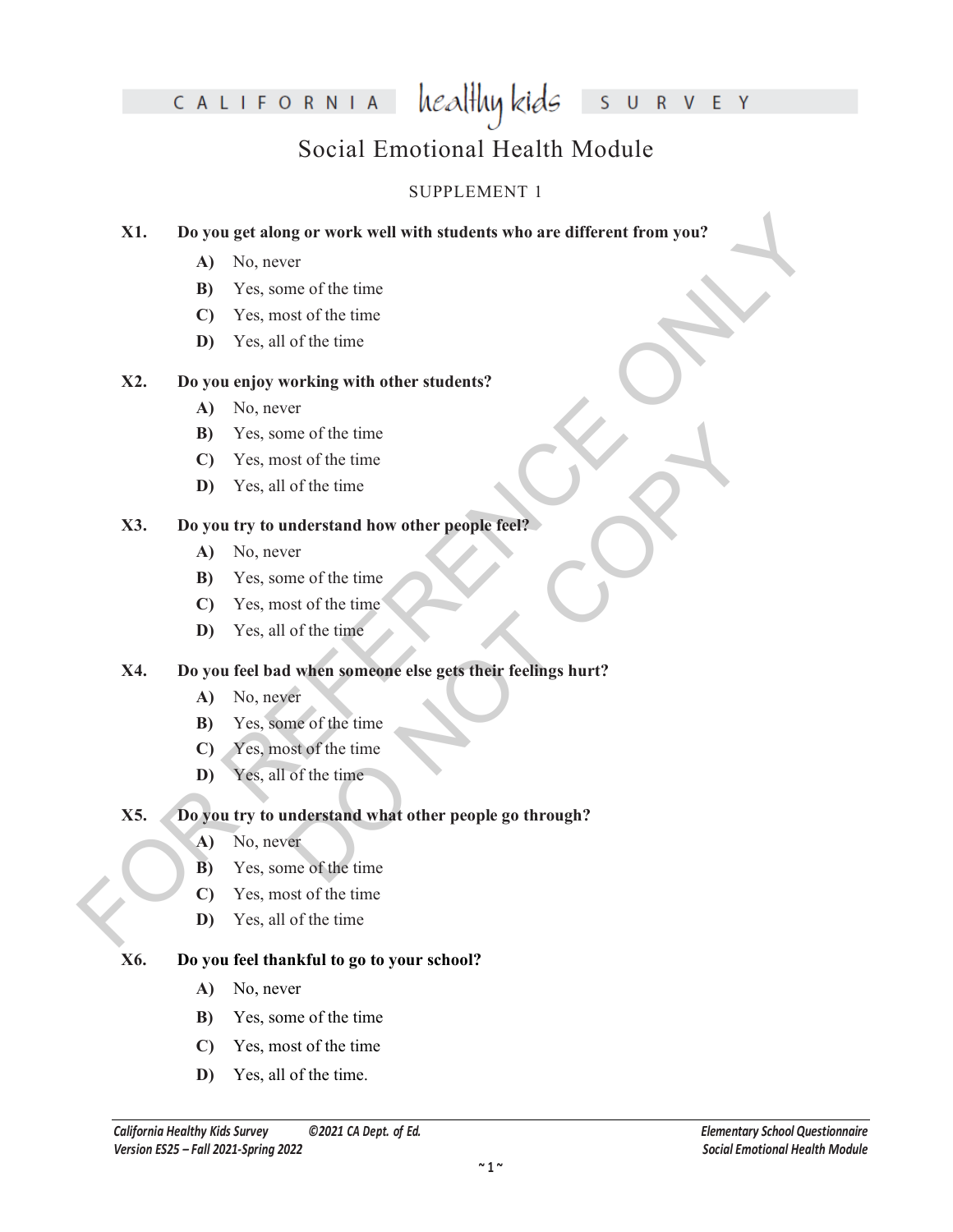### CALIFORNIA

healthy kids S  $\cup$ 

R V E Y

### Social Emotional Health Module

### SUPPLEMENT 1

### **X7. Do you listen to other students' ideas?**

- **A)** No, never
- **B)** Yes, some of the time
- **C)** Yes, most of the time
- **D)** Yes, all of the time

### **X8. Can you do most things if you try?**

- **A)** No, never
- **B)** Yes, some of the time
- **C)** Yes, most of the time
- **D)** Yes, all of the time

### **X9. Can you work out your problems?**

- **A)** No, never
- **B)** Yes, some of the time
- **C)** Yes, most of the time
- **D)** Yes, all of the time

### **X10. Are there many things you do well?**

- **A)** No, never
- **B)** Yes, some of the time
- **C)** Yes, most of the time
- **D)** Yes, all of the time

## X7. Do you listen to other students' ideas?<br>
A) No, aveve of the time<br>
B) Yes, some of the time<br>
C) Yes, and of the time<br>
C) Yes, and of the time<br>
X8. Can you do most things if you try?<br>
A) No, avever<br>
D) Yes, and of the me of the time<br>or of the time<br>or the time<br>or the time<br>or the time<br>of the time<br>of the time<br>of the time<br>of the time<br>of the time<br>of the time<br>of the time<br>of the time<br>of the time<br>of the time<br>of the time<br>of the time<br>of the time<br> **X11. Do you know where to go for help with a problem?**

- **A)** No, never
- **B)** Yes, some of the time
- **C)** Yes, most of the time
- **D)** Yes, all of the time

### **X12. Do you try to work out your problems by talking or writing about them?**

- **A)** No, never
- **B)** Yes, some of the time
- **C)** Yes, most of the time
- **D)** Yes, all of the time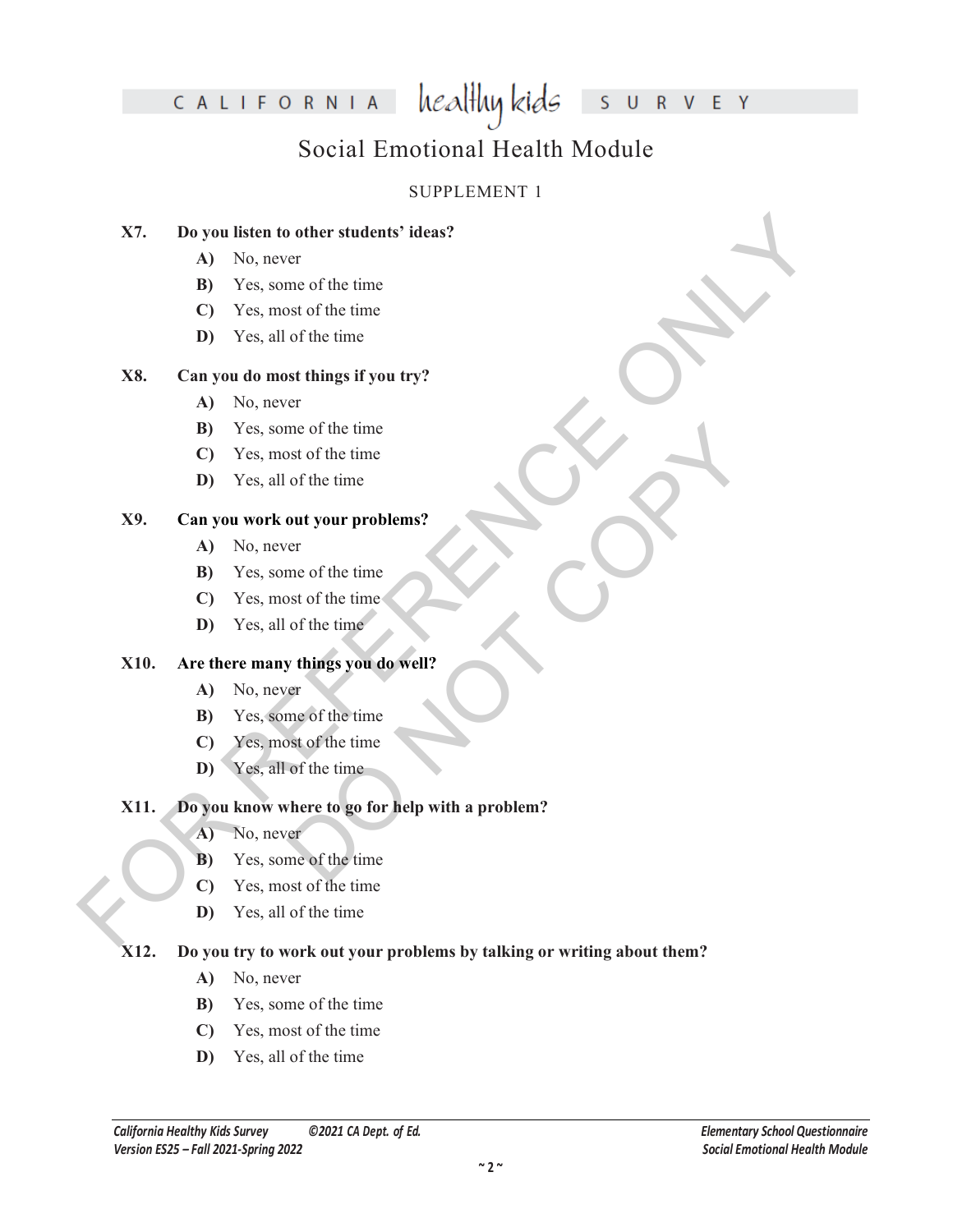### healthy kids CALIFORNIA

R V E Y  $\cup$ 

S

### Social Emotional Health Module

### SUPPLEMENT 1

### **X13. When you need help, do you find someone to talk with about it?**

- **A)** No, never
- **B)** Yes, some of the time
- **C)** Yes, most of the time
- **D)** Yes, all of the time

### **X14. Are you thankful when you get to learn new things at school?**

- **A)** No, never
- **B)** Yes, some of the time
- **C)** Yes, most of the time
- **D)** Yes, all of the time

### **X15. Do you get really excited when you learn something new at school?**

- **A)** No, never
- **B)** Yes, some of the time
- **C)** Yes, most of the time
- **D)** Yes, all of the time

## X13. When you need help, do you find someone to talk with about it?<br>
A) No, aveve of the time<br>
B) Yes, since of the time<br>
C) Yes, and of the time<br>
C) Yes, and of the time<br>
X14. Are you thank when you get to learn new thin me of the time<br>
of the time<br>
of the time<br>
of the time<br>
of the time<br>
of the time<br>
of the time<br>
of the time<br>
of the time<br>
of the time<br>
of the time<br>
of the time<br>
of the time<br>
of the time<br>
of the time<br>
of the time<br>
of the time **X16. When you have a problem at school, do you think it will get better in the future?**

- **A)** No, never
- **B)** Yes, some of the time
- **C)** Yes, most of the time
- **D)** Yes, all of the time

### **X17. Are you thankful to have nice teachers at your school?**

- **A)** No, never
- **B)** Yes, some of the time
- **C)** Yes, most of the time
- **D)** Yes, all of the time

### **X18. Do you expect that you will feel happy during class time?**

- **A)** No, never
- **B)** Yes, some of the time
- **C)** Yes, most of the time
- **D)** Yes, all of the time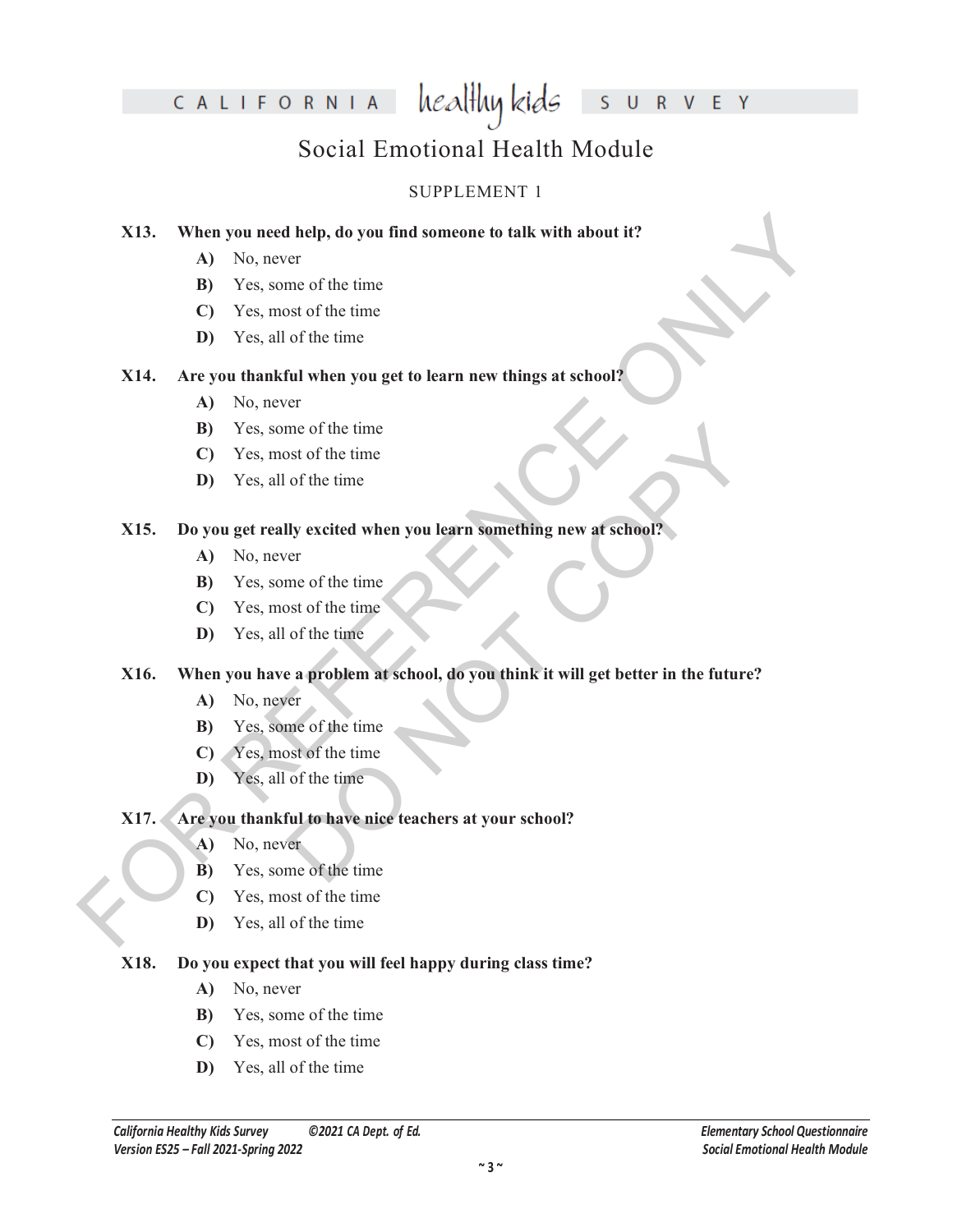### healthy kids CALIFORNIA

R V E Y  $\cup$ 

Ś

### Social Emotional Health Module

### SUPPLEMENT 1

### **X19. Do you wake up in the morning excited to go to school?**

- **A)** No, never
- **B)** Yes, some of the time
- **C)** Yes, most of the time
- **D)** Yes, all of the time

### **X20. Do you feel positive that good things will happen to you at school?**

- **A)** No, never
- **B)** Yes, some of the time
- **C)** Yes, most of the time
- **D)** Yes, all of the time

### **X21. Do you get excited about your schoolwork?**

- **A)** No, never
- **B)** Yes, some of the time
- **C)** Yes, most of the time
- **D)** Yes, all of the time

# X19. Do you wake up in the morning excited to go to school?<br>
A) No, never<br>
B) Yes, some of the time<br>
C) Yes, some of the time<br>
C) Yes, some of the time<br>
Yes, some of the time<br>
X20. Do you feel positive that good things wi **X22. Do you feel positive that you will have fun with your friends at school?**

- **A)** No, never
- **B)** Yes, some of the time
- **C)** Yes, most of the time
- **D)** Yes, all of the time

### me of the time<br>
of the time<br>
of the time<br>
of the time<br>
of the time<br>
of the time<br>
of the time<br>
of the time<br>
of the time<br>
of the time<br>
of the time<br>
of the time<br>
of the time<br>
of the time<br>
of the time<br>
of the time<br>
of the time **Please tell us how true each statement is for you.**

### **X23. I have a friend my age who really cares about me.**

- **A)** Not at all true
- **B)** A little true
- **C)** Pretty much true
- **D)** Very much true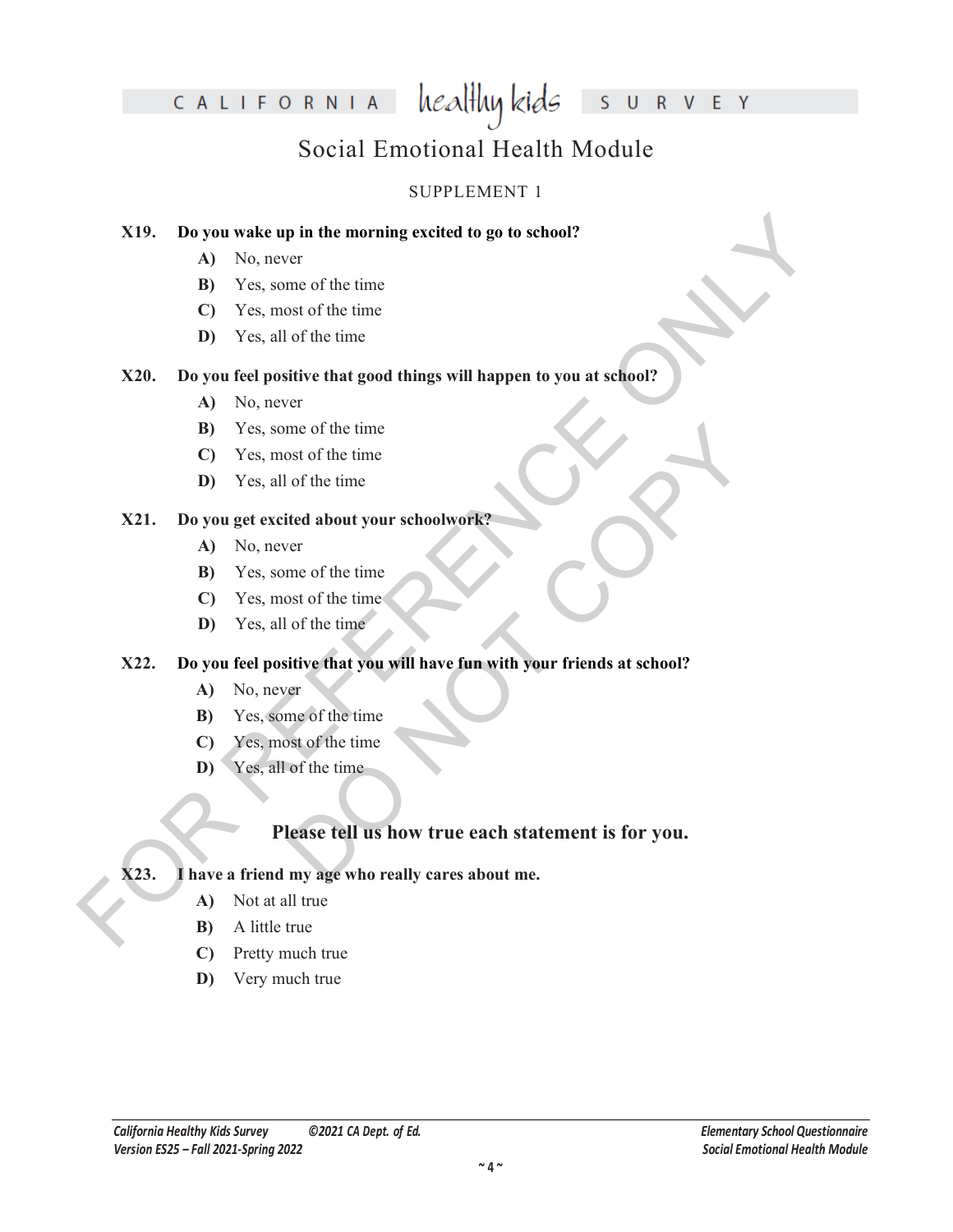### healthy kids CALIFORNIA U R V E Y  $\overline{\mathsf{S}}$

### Social Emotional Health Module

### SUPPLEMENT 1

### **X24. I have a friend my age who helps me when I am having a hard time.**

- **A)** Not at all true
- **B)** A little true
- **C)** Pretty much true
- **D)** Very much true

### **X25. I have a friend my age who talks with me about my problems.**

- **A)** Not at all true
- **B)** A little true
- **C)** Pretty much true
- **D)** Very much true

## X24. I have a friend my age who telps me when I am having a hard time.<br>
A) Not at all true<br>
B) A little true<br>
C) Pretty much true<br>
D) Very much true<br>
X25. I have a friend my age who talks with me about my problems.<br>
A) No The true<br>
true<br>
uch true<br>
copy and true<br>
true<br>
true<br>
and true<br>
uch true<br>
things I am not capable of learning.<br>
Il true<br>
true<br>
true<br>
true<br>
true<br>
true<br>
true<br>
true<br>
true<br>
true<br>
true<br>
true<br>
true<br>
true<br>
true<br>
true<br>
true<br>
true<br> **For the next questions, please think about your learning in general.**

### **X26. Challenging myself won't make me any smarter.**

- **A)** Not at all true
- **B)** A little true
- **C)** Pretty much true
- **D)** Very much true

### **X27. There are some things I am not capable of learning.**

- **A)** Not at all true
- **B)** A little true
- **C)** Pretty much true
- **D)** Very much true

### **X28. If I am not naturally smart in a subject, I will never do well in it.**

- **A)** Not at all true
- **B)** A little true
- **C)** Pretty much true
- **D)** Very much true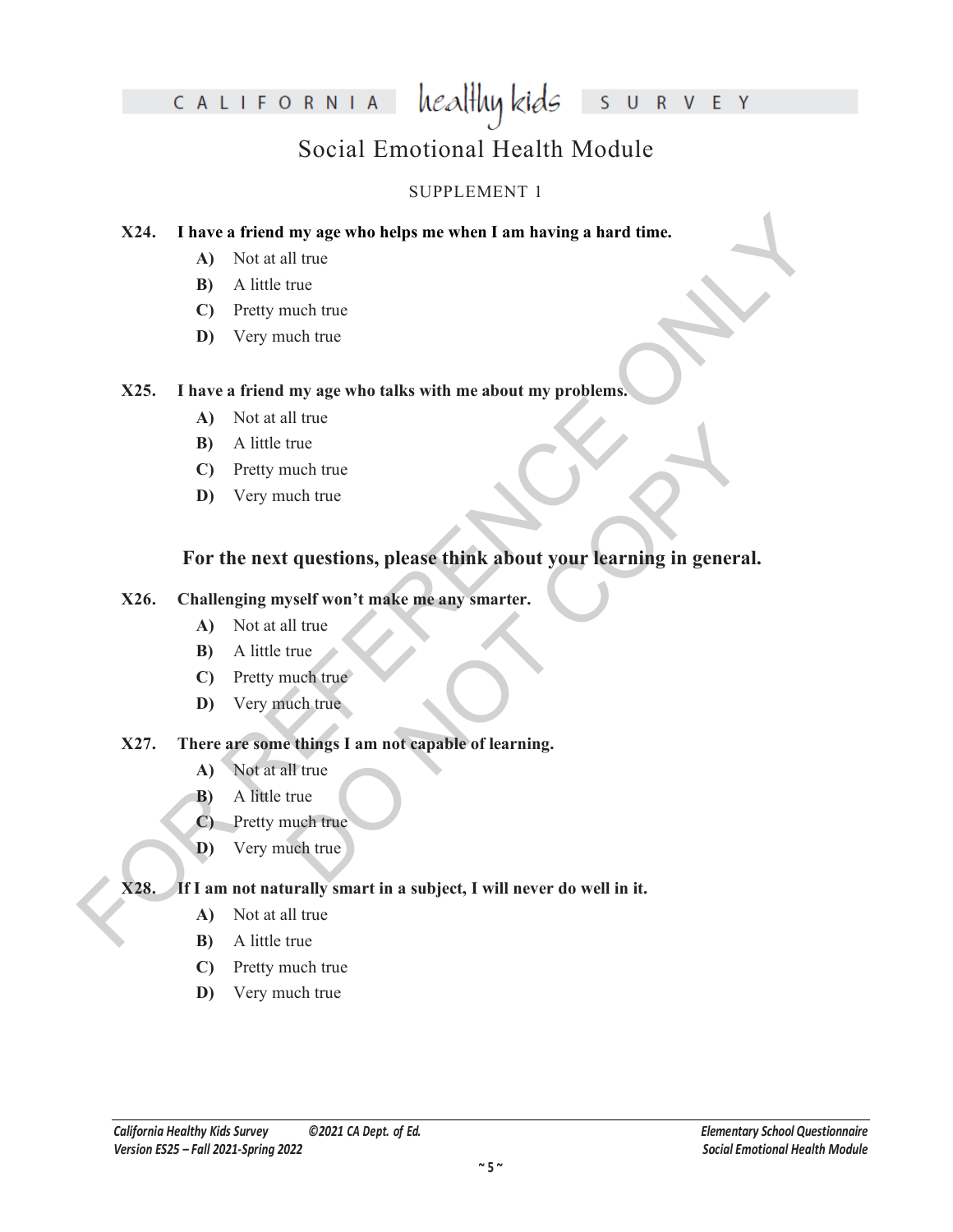healthy kids CALIFORNIA

R V E Y Ś  $\cup$ 

### Social Emotional Health Module

### SUPPLEMENT 1

## The next questions ask you to describe how satisfied you<br>
feel about different parts of your life.<br>
X29. I would describe my standard<br>
(A) Very dissuisfied<br>
(C) A little sinsified<br>
(D) A little sinsified<br>
E) Satisfied<br>
F(D **The next questions ask you to describe how satisfied you feel about different parts of your life.**

### **X29. I would describe my satisfaction with my family life as…**

- **A)** Very dissatisfied
- **B)** Dissatisfied
- **C)** A little dissatisfied
- **D)** A little satisfied
- **E)** Satisfied
- **F)** Very satisfied

### **X30. I would describe my satisfaction with my friendships as…**

- **A)** Very dissatisfied
- **B)** Dissatisfied
- **C)** A little dissatisfied
- **D)** A little satisfied
- **E)** Satisfied
- **F)** Very satisfied

### d<br>
tisfied<br>
tisfied<br>
tisfied<br>
dissatisfied<br>
dissatisfied<br>
dissatisfied<br>
e my satisfaction with <u>my school experiences</u> as...<br>
satisfied<br>
dissatisfied<br>
dissatisfied<br>
dissatisfied<br>
dissatisfied<br>
distrified<br>
d **X31. I would describe my satisfaction with my school experiences as…**

- **A)** Very dissatisfied
- **B)** Dissatisfied
- **C)** A little dissatisfied
- **D)** A little satisfied
- **E)** Satisfied
- **F)** Very satisfied

### **X32. I would describe my satisfaction with myself as…**

- **A)** Very dissatisfied
- **B)** Dissatisfied
- **C)** A little dissatisfied
- **D)** A little satisfied
- **E)** Satisfied
- **F)** Very satisfied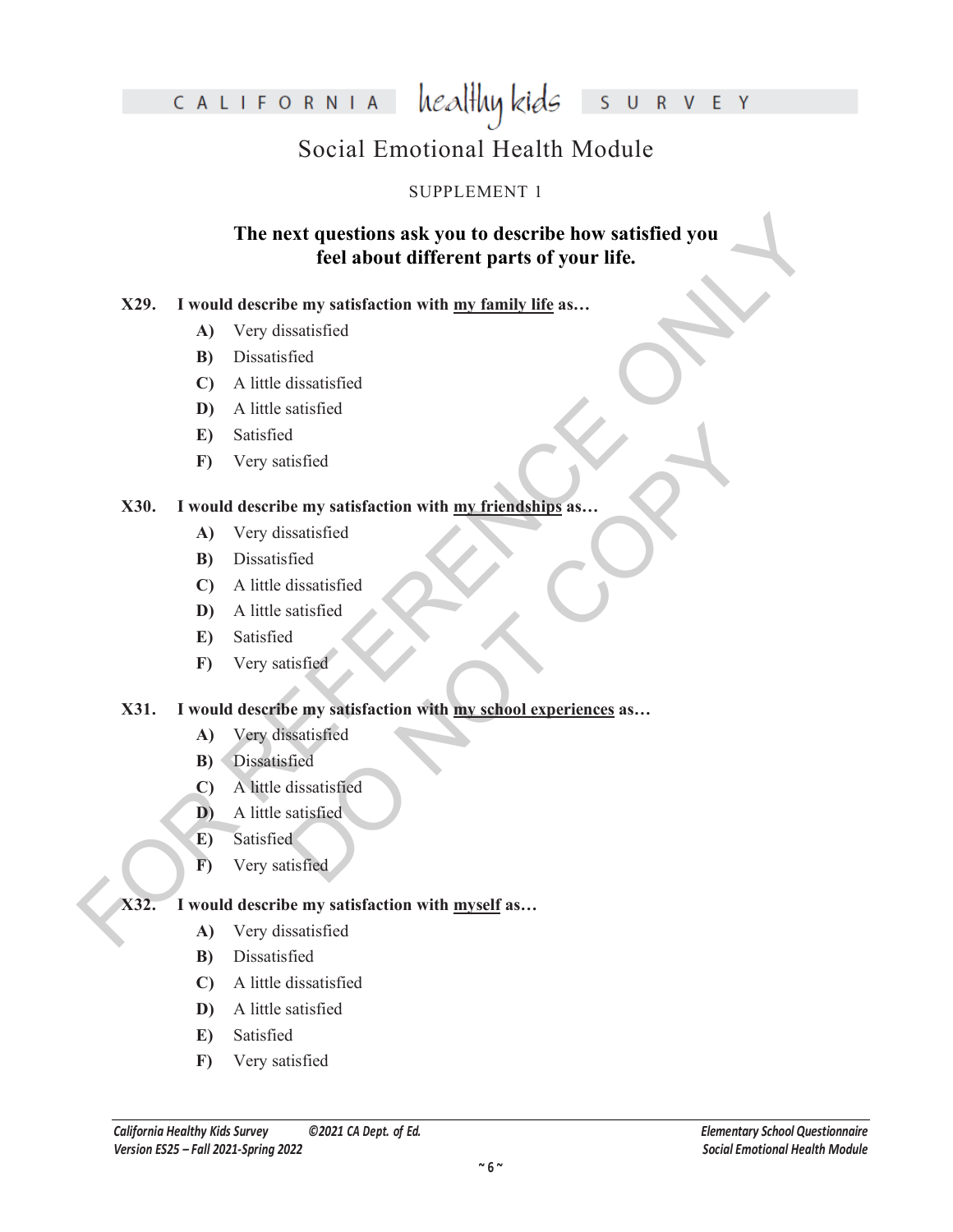### healthy kids CALIFORNIA U R V E Y  $\overline{\mathsf{S}}$

### Social Emotional Health Module

### SUPPLEMENT 1

### **X33. I would describe my satisfaction with where I live as…**

- **A)** Very dissatisfied
- **B)** Dissatisfied
- **C)** A little dissatisfied
- **D)** A little satisfied
- **E)** Satisfied
- **F)** Very satisfied

### X33. I would describe my satisfaction with <u>where I live</u> as...<br>
(A) Very dissuisfied<br>
(D) A little dissuisfied<br>
(D) A little slastisfied<br>
(D) A little slastisfied<br>
(E) Satisfied<br>
(E) Satisfaction<br>
(E) Very matisfied<br>
(E) below ask you how you feel. There are no right or wron<br>You should just pick the answer which is best for you. **The questions below ask you how you feel. There are no right or wrong answers. You should just pick the answer which is best for you.**

### **X34. I feel lonely.**

- **A)** Never
- **B)** Sometimes
- **C)** Often
- **D)** Always

### **X35. I cry a lot.**

- **A)** Never
- **B)** Sometimes
- **C)** Often
- **D)** Always

### **X36. I am unhappy.**

- **A)** Never
- **B)** Sometimes
- **C)** Often
- **D)** Always

### **X37. Nobody likes me.**

- **A)** Never
- **B)** Sometimes
- **C)** Often
- **D)** Always